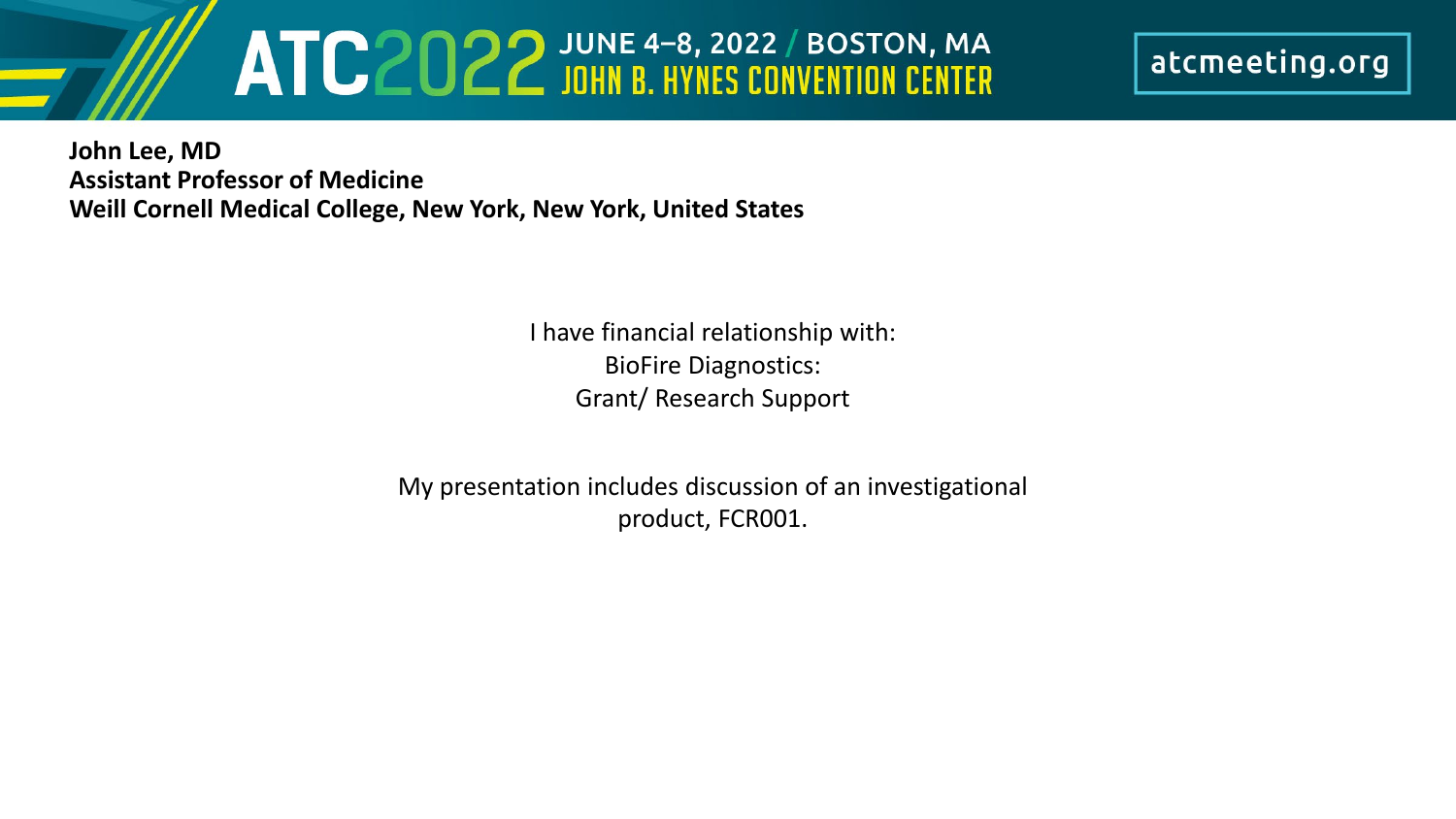**Identification of a Unique and Mechanistic Urinary Cell mRNA Signature in Tolerant Kidney Transplant Recipients Conditioned with FCR001 Facilitating Cells**

#### **J Lee<sup>1</sup>, J Leventhal<sup>2</sup>, C Li<sup>1</sup>, R Ding<sup>1</sup>, S Ildstad<sup>3</sup>, M Suthanthiran<sup>1</sup>**

<sup>1</sup>Weill Cornell Medicine, New York, NY; <sup>2</sup>Northwestern Medicine, Chicago, IL; <sup>3</sup>Talaris Therapeutics, Louisville, KY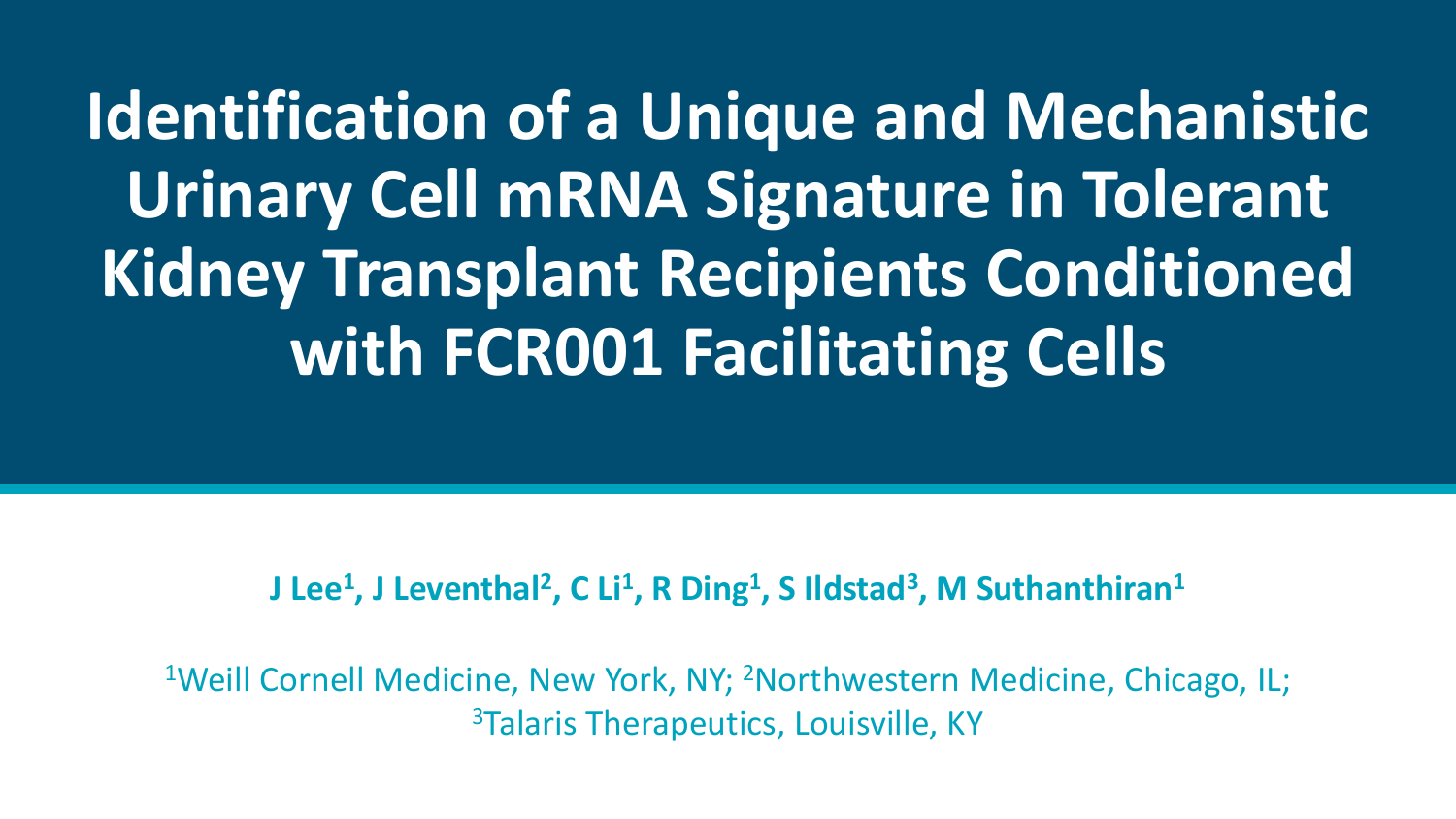# **Transplant, Allogeneic Tolerance, and Chimerism**

- The benefits of kidney transplantation (KT) for patients with end-stage kidney disease are tempered by the adverse effects of chronic immunosuppression  $(15)^1$
- Alternative therapies that minimize or eliminate the need for IS are a high-priority unmet need
- Donor-specific transplant tolerance established by hematopoietic chimerism could prevent organ rejection without the use of lifelong IS
- FCR001 is an investigational allogeneic cell therapy derived from donor-mobilized peripheral blood cells that may induce chimerism and establish immune tolerance in highly HLA-mismatched donorrecipient pairs<sup>2</sup>
- An open-label, single-arm, phase 2 trial of FCR001 in 37 adult living donor kidney transplant (LDKT) patients treated with FCR001 found that durable chimerism was induced in 26 of 37 patients (70%) and allowed complete discontinuation of IS without any organ rejection for the duration of their follow-up (median of 6 years)<sup>3</sup>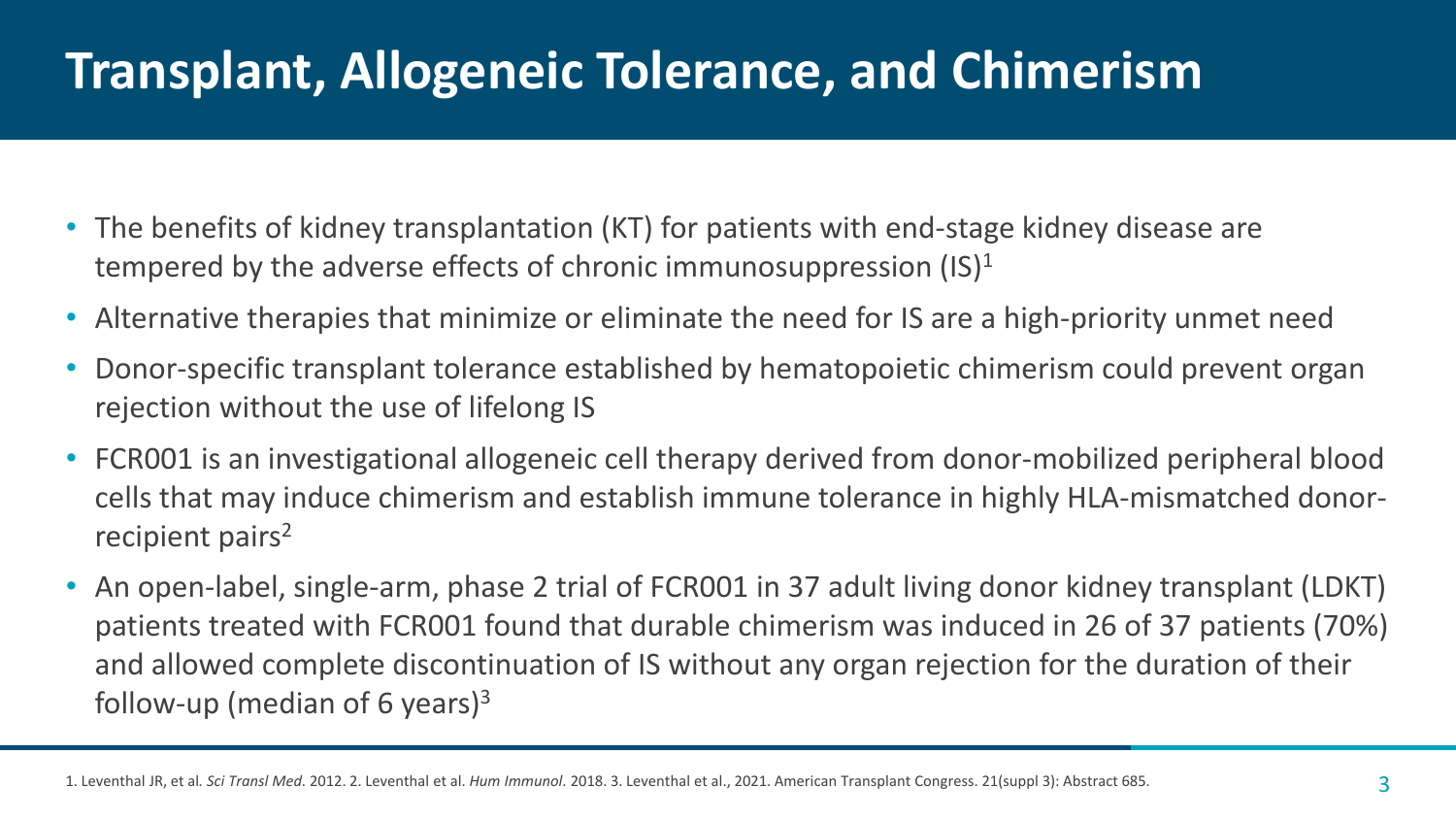# **Method and Objective**

• We measured a hypothesis-based custom panel of urinary cell mRNAs in biopsy-matched urine specimens from a subgroup of patients in the Phase 2 FCR001 study (FCR Durable Cohort) and compared this panel to two standard-of-care cohorts from the Clinical Trials in Organ Transplantation-04 (CTOT-04)<sup>1</sup> study:

| <b>Phase 2 Trial</b>                                                                                                         |                                                            | <b>CTOT-04 IS Trial<sup>4</sup></b>                                                                           |                                                                                                                                |
|------------------------------------------------------------------------------------------------------------------------------|------------------------------------------------------------|---------------------------------------------------------------------------------------------------------------|--------------------------------------------------------------------------------------------------------------------------------|
| 37 LDKT recipients treated with FCR001<br><b>Intention to Treat Population</b><br>26 with Durable<br><b>Chimerism/Off IS</b> | 7 with Transient<br><b>Chimerism/On IS</b>                 | 125 KT recipients<br>without rejection<br>161 biopsy-matched<br>urine specimens<br><b>No Rejection Cohort</b> | 34 KT recipients, biopsy<br>classified as Banff acute TCMR,<br>with 43 biopsy-matched urine<br>specimens<br><b>TCMR Cohort</b> |
| 14 Patients, 28 urine<br>samples<br><b>FCR Durable Cohort</b>                                                                | 3 Patients, 11 urine<br>samples<br><b>Transient Cohort</b> |                                                                                                               |                                                                                                                                |

• The objective was to identify a urinary cell mRNA signature in tolerant KT recipients conditioned with FCR001 facilitating cells and correlate it with donor chimerism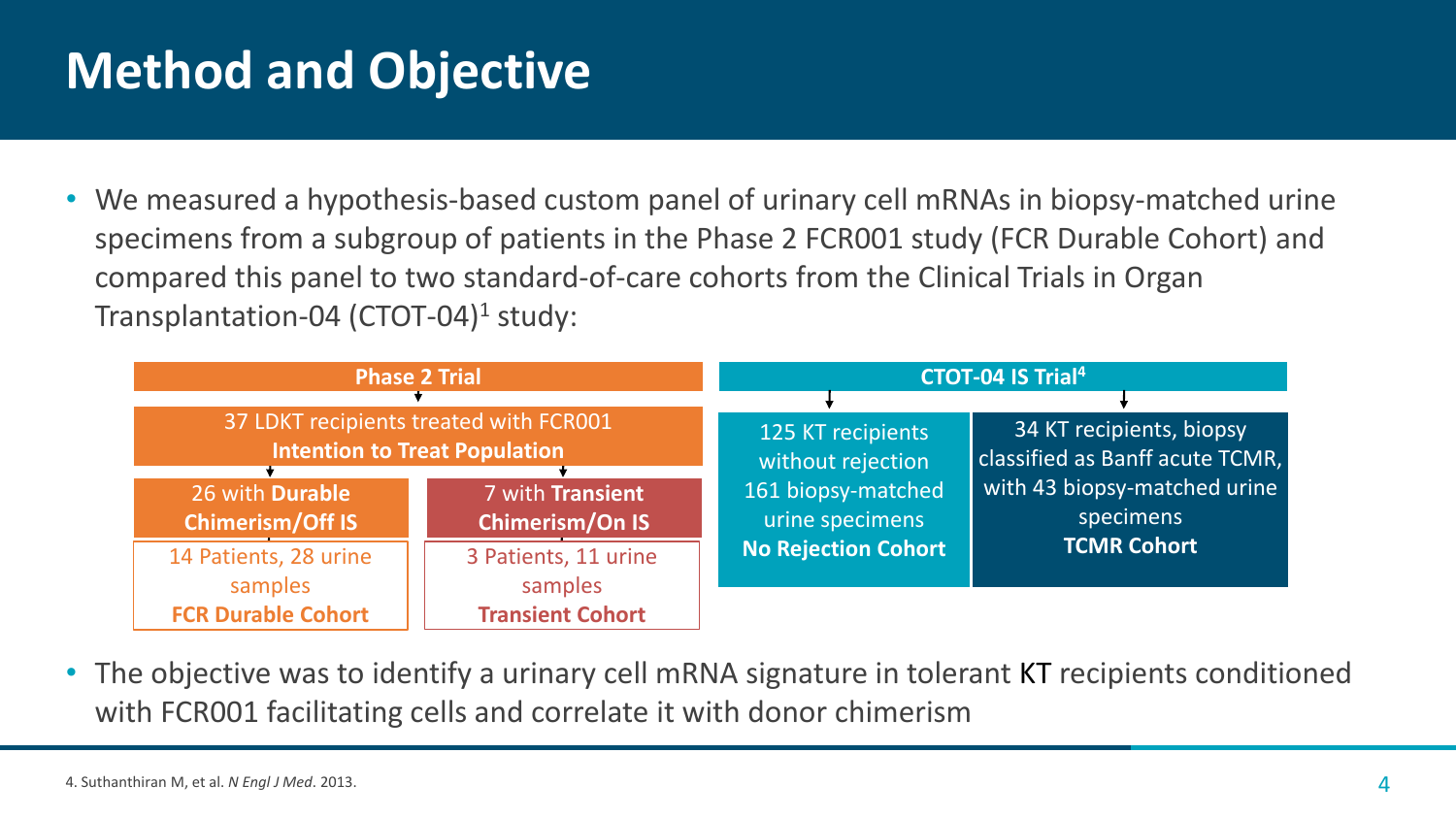#### **Contrasting Urinary Cell mRNA Profiles Between the FCR Durable Cohort and the CTOT-04 Cohorts**



mRNA copy number per microgram of total RNA and 18S rRNA copy number per microgram of total RNA. *P*-values at the top of each box are based on Kruskal-Wallis test comparing the three cohorts, using mRNA copy numbers as the dependent variable.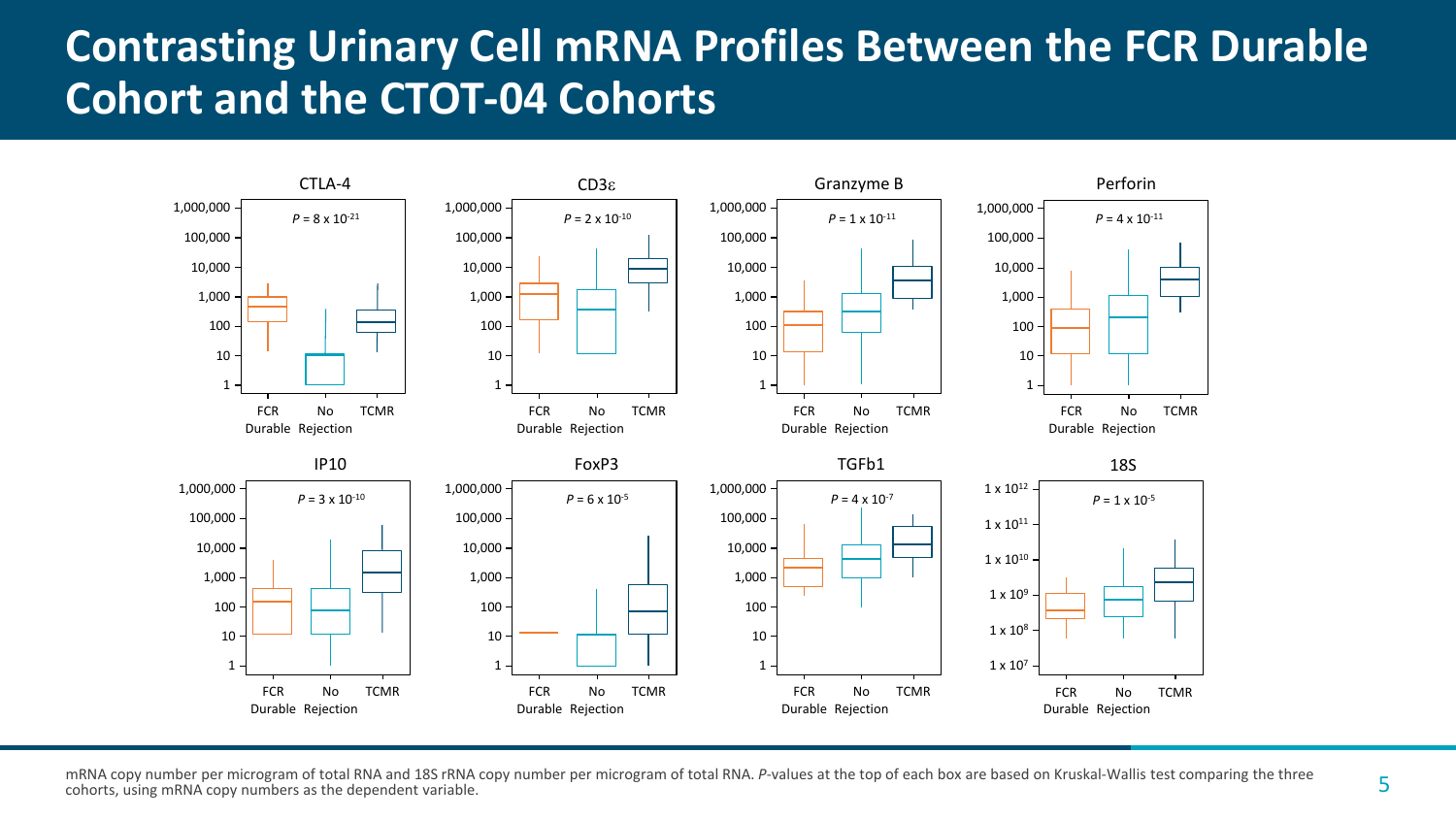#### **FCR001 Patients Have a Quiescent Profile Compared to KT with TCMR**



mRNA copy number per microgram of total RNA and 18S rRNA copy number per microgram of total RNA. *P*-values at the top of each box are based on Wilcoxon rank sum test comparing the two<br>Coborts using mRNA copy numbers as th cohorts, using mRNA copy numbers as the dependent variable.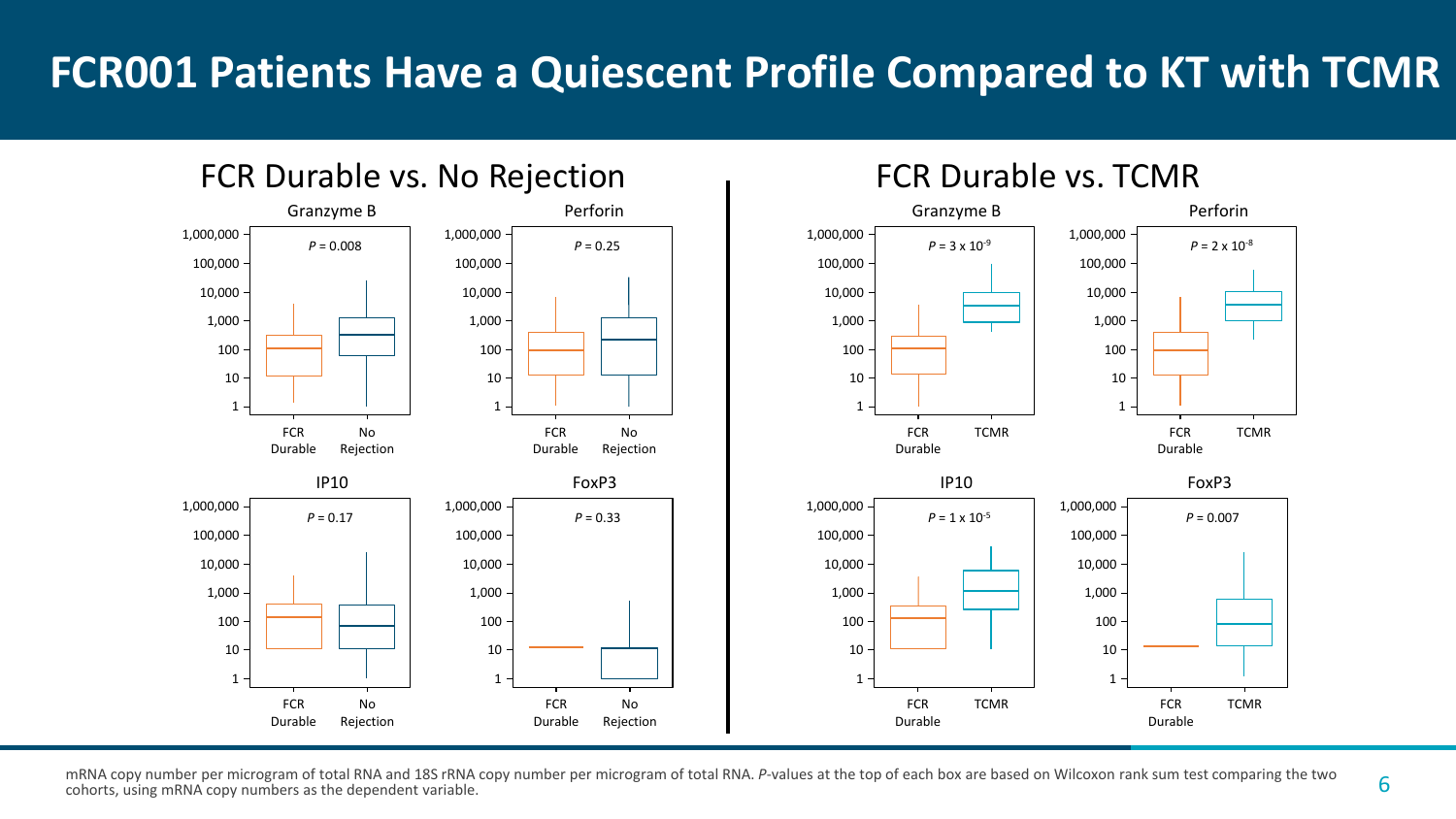### **Urinary Cell mRNA Profiles from FCR001 Durable Patients Have a Unique CTLA-4 mRNA Signature**



FCR Durable vs. No Rejection The CR Durable vs. TCMR

• CTLA-4 urinary mRNA in the FCR Durable Group was significantly higher than in the No Rejection Group and the TCMR Group

mRNA copy number per microgram of total RNA and 18S rRNA copy number per microgram of total RNA. *P*-values at the top of each box are based on Wilcoxon rank sum test comparing the two cohorts, using mRNA copy numbers as the dependent variable.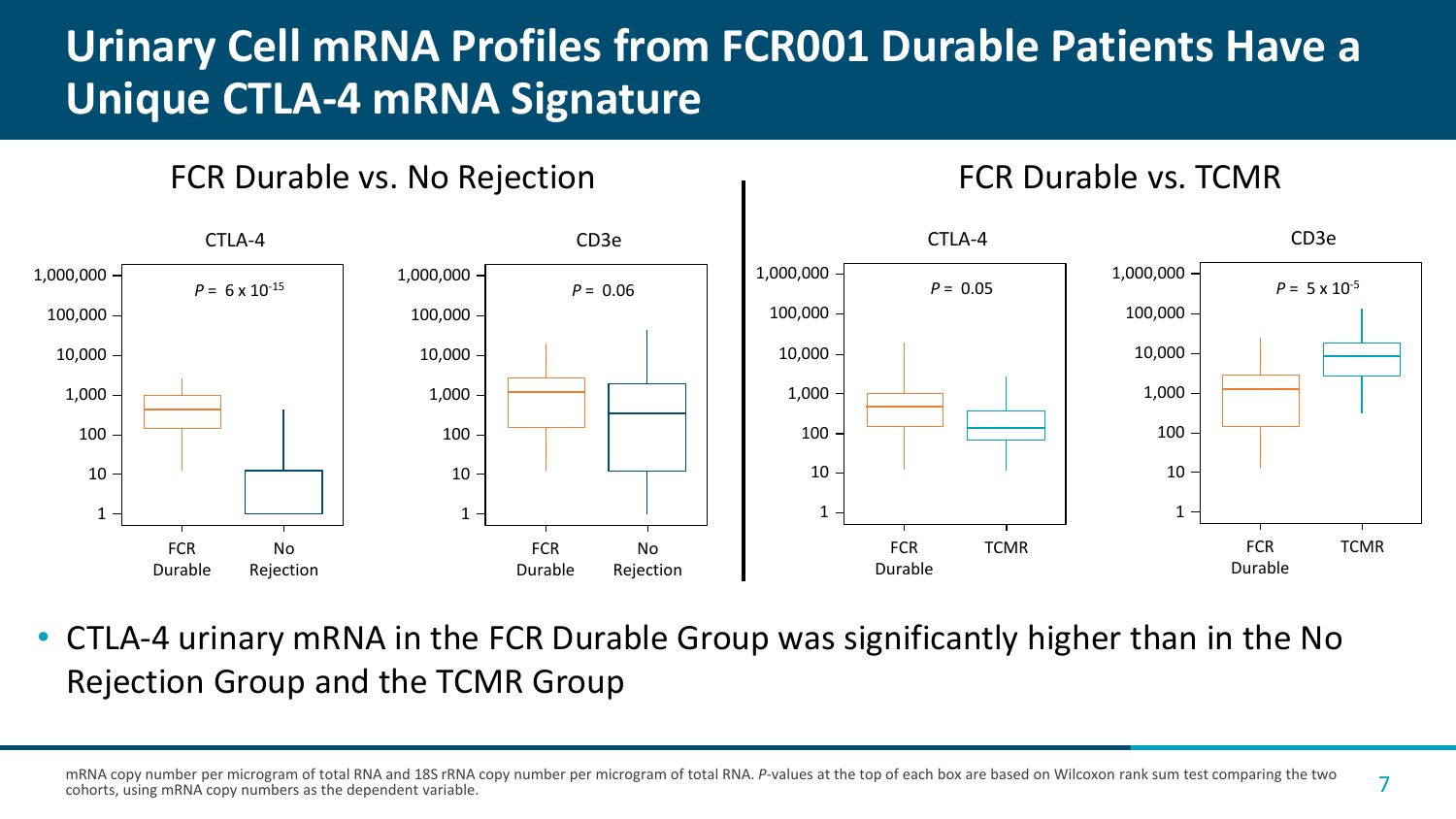#### **Significantly Higher Ratio of CTLA-4 mRNA to Granzyme B mRNA in the FCR001 Durable Patients**

• The ratio of CTLA-4 mRNA to granzyme B mRNA was significantly higher in the FCR Durable Cohort than the TCMR Cohort and the No Rejection Cohort (Kruskal Wallis  $P = 1 \times 10^{-14}$ ). Pair-wise comparison showed that the ratio was higher in the FCR Durable Cohort than the TCMR Cohort (5.62 vs 0.03, *P* = 6 ×10-16, Wilcoxon rank sum test) and the ratio in the FCR Durable Cohort was also higher than in the No Rejection Cohort (5.62 vs 0.04, *P* = 7×10-15)



CTLA-4 Ratio